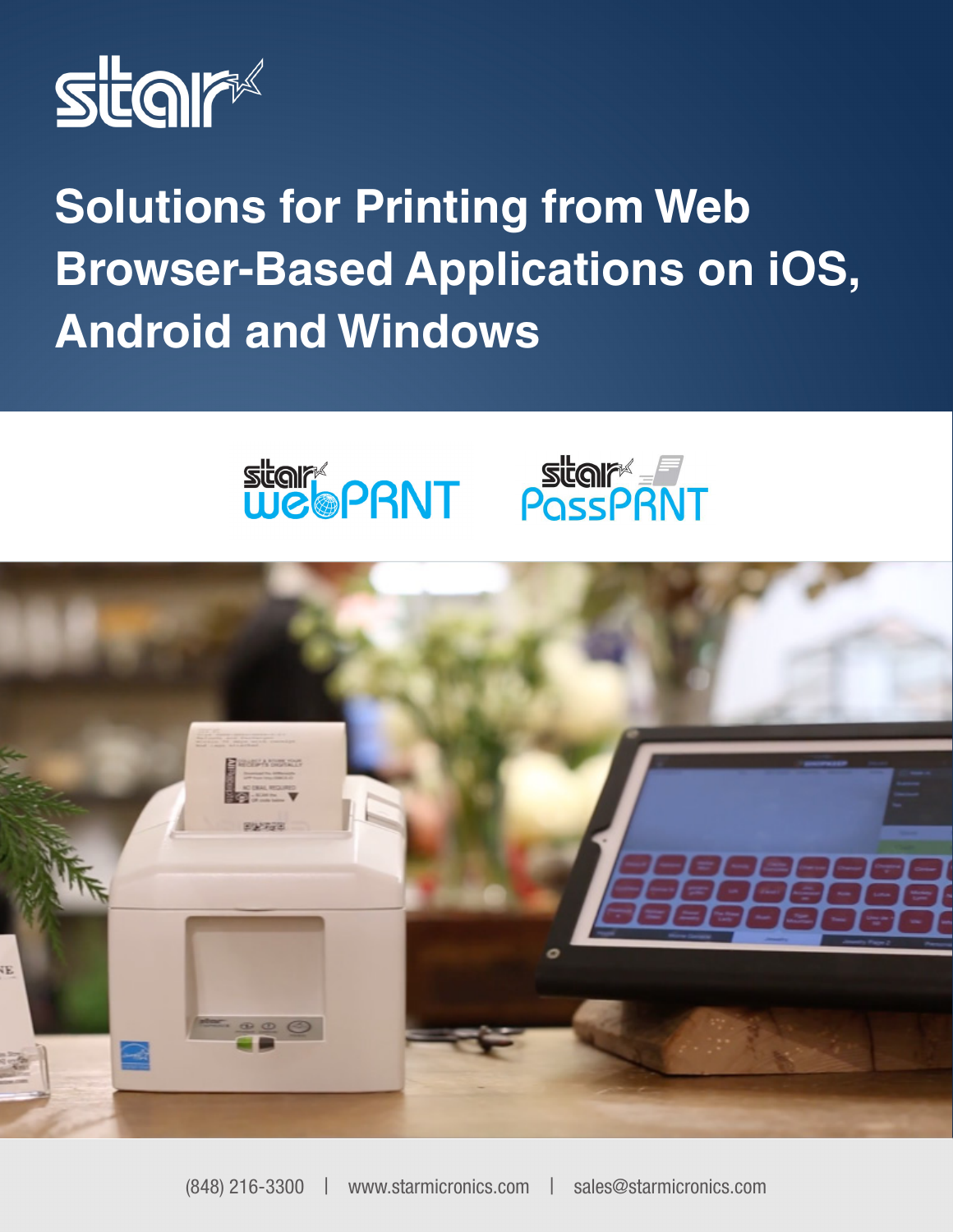



Receipt technology has advanced dramatically in the last several years. Previously, in every transaction, a customer would pay for their purchases at the POS terminal and accept a printed sales receipt as a proof of purchase in case they needed to make a return or exchange. Mobility, however, has revolutionized POS and changed the process of providing a customer with a receipt.

Consumers are increasingly mobile, so it seems counterintuitive that sales associates wouldn't have options for printing from mobile devices. As IT solutions providers and ISVs, your retailer clients turn to you for solutions that provide them with that capability. While in many cases integrating printers with mobile POS is routine, there are certain circumstances that can be difficult to overcome, such as printing from Web-based applications via HTTP(s) or from Filemaker on Android™ or iOS devices.

Star Micronics has developed a variety of printing solutions for mPOS, including two that facilitate receipt printing from Web-based applications via HTTP(s) and from a project on an Android device or iOS hardware such as an iPad®, iPhone®, or iPod touch®. These solutions, WebPRNT and PassPRNT, solve common problems merchants often encounter with mobile printing.

## The Solutions:

WebPRNT enables direct communication: Integrators can develop their POS application to communicate directly with a Star Micronics printer with WebPRNT emulation technology.

**PassPRNT facilitates rerouted communication:** PassPRNT acts as a print relaying app that retrieves print data from an iOS, Android or Windows POS application and then sends this information to the Star Micronics printer.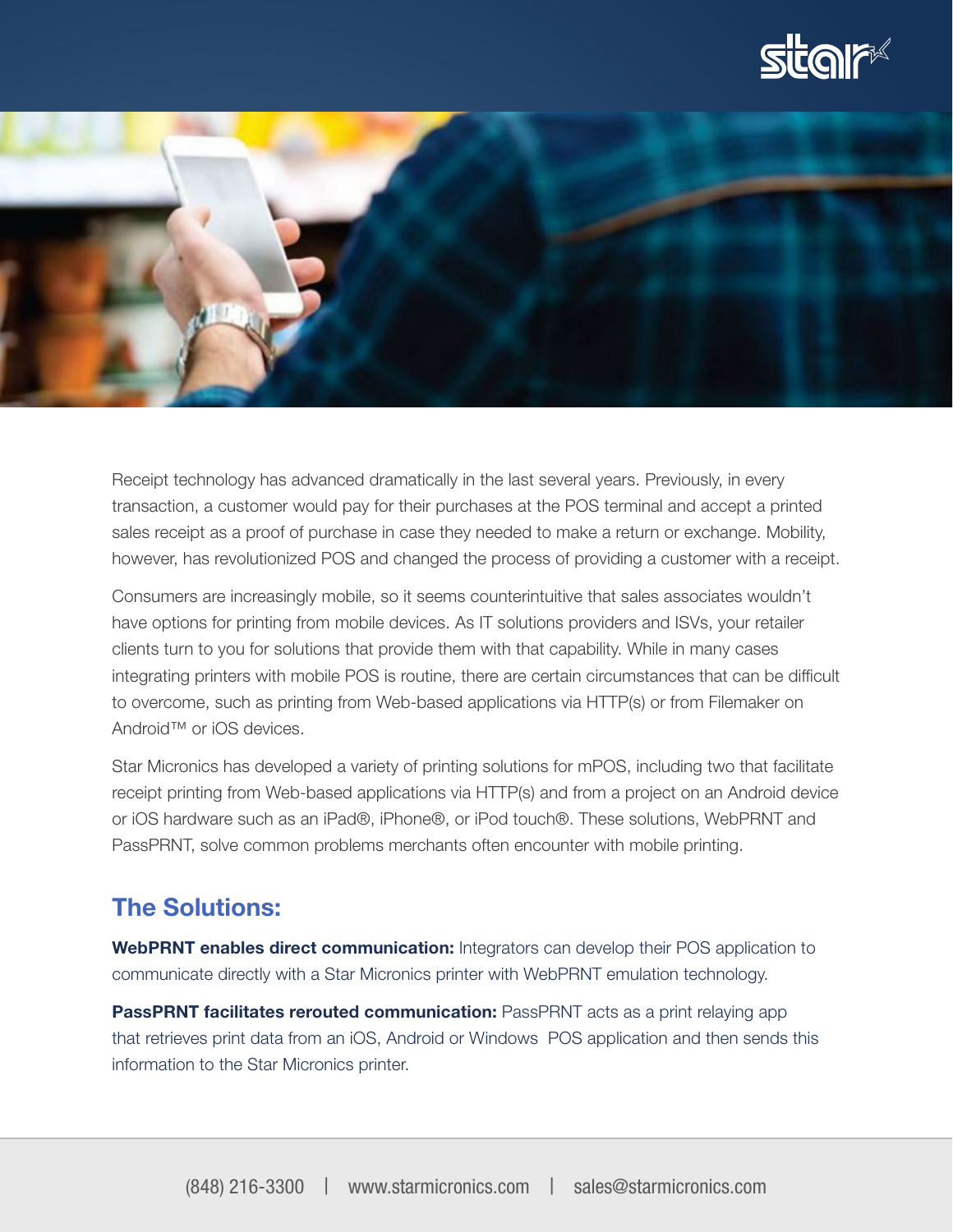

# Print from a Web Browser-Based Application

## The Problem:

Given the prevalence of Web-based POS solutions, it's frustrating when a retailer's employees can't print from these platforms to issue receipts or reports. When this issue arises, it's common to blame the system's hardware as being incompatible. However, the problem isn't which mobile device you are using, because most Web-based solutions are device agnostic. This means the hardware should work with a variety of different systems without alterations. If the device can connect to the Internet, it can run the application.

Despite this flexibility, it's still necessary for the printer to receive data directly from the Web-based POS solution. For users running Windows and Mac desktop systems, printing is possible by downloading a driver. However, this is a hassle for end users because operating systems (OS) are designed to favor (8.5 x 11") desktop printing. In addition, iOS and Android platforms don't have drivers available, so it was impossible to print from a Web browser to a receipt printer.

# WebPRNT

WebPRNT, which enables device-agnostic receipt printing technology, supports HTTP(S) requests used in Web-based applications. It facilitates printing on any Star Micronics WebPRNT-enabled printer — including receipt, label, and kitchen printers — from any local device running a Webbased application.

This low-cost, versatile solution to printing from Web browser-based applications allows users to print high-quality POS receipts with professional, crisp graphics on Star's line of WebPRNTcompatible printers.

### How it works:

You can use any device you want when you download WebPRNT, so businesses can eliminate the need to spend money on upgrading their current hardware. This solution enables local printing from a device with a browser to a compatible WebPRNT printer (desktop or mobile) on the same network.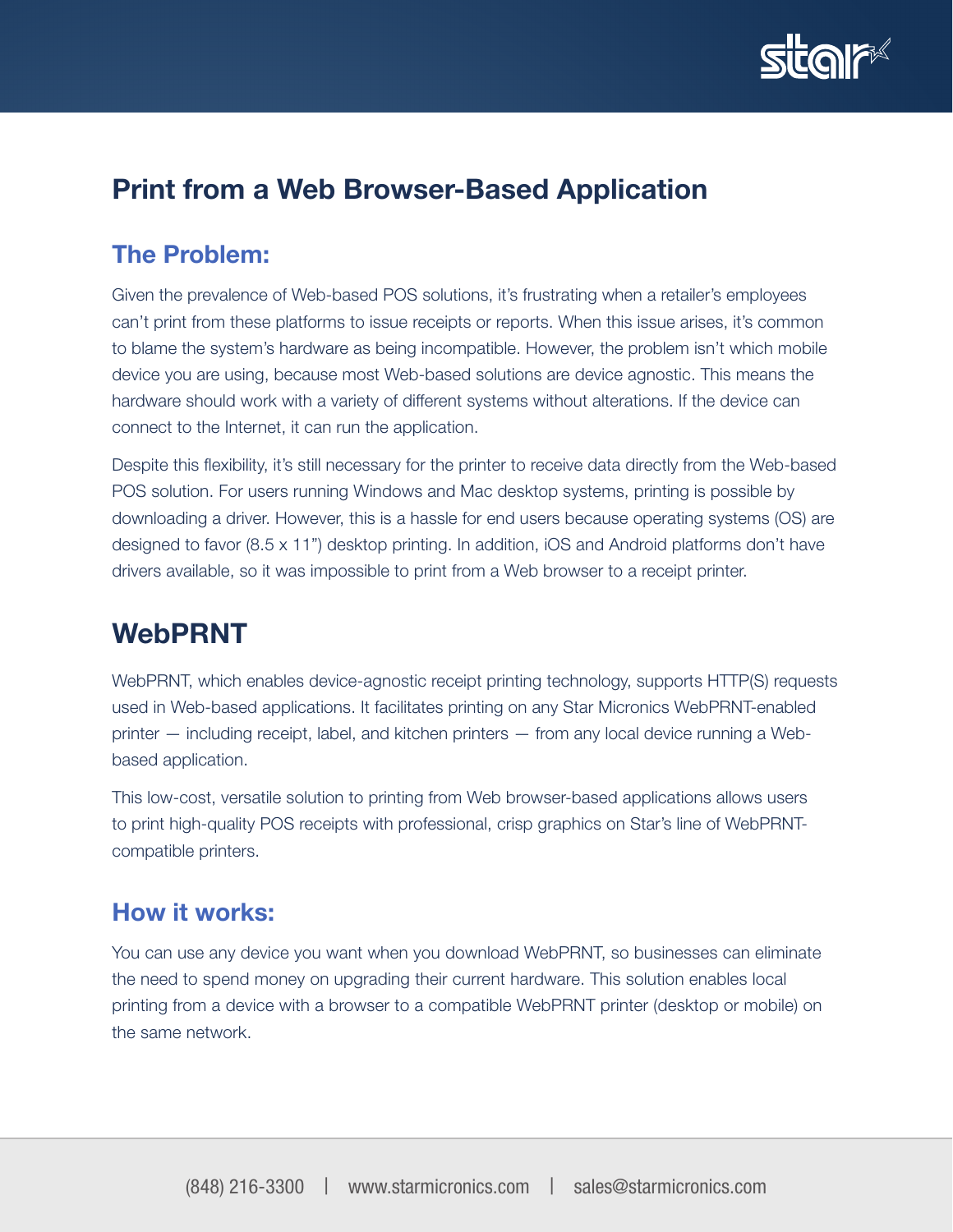

WebPRNT is easy to read, maintain and modify for developers. It works with XML tags or a JavaScript software development kit (SDK) that is integrated into the Web application's code. This functionality can be extended to Bluetooth printers by using the WebPRNT Browser with no changes to the Web code. In addition to Web-based applications, Star's WebPRNT also supports HTTP(S) requests from native applications.

One advantage of integrating WebPRNT is that the application the engineer or developer creates can give a retailer more complete control of printing, such as the ability to adjust the formatting, operate the cash drawer, or check the status of the printer. It also enables additional, innovative features to be added to the print application including digital receipts and other cloud services.

WebPRNT technology is available with several of Star Micronics' printers including the TSP654IIWEBPRNT, SP742WEBPRNT, TSP743IIWEBPRNT, TSP847IIWEBPRNT as well as any of Star's Bluetooth printers by using WebPRNT Browser.

#### Why choose WebPRNT:

- Easy to use. WebPRNT eliminates time spent downloading software and installing drivers. The app enables printing from any local device hosting a Web-based application (e.g., Explorer, Chrome, Firefox and Safari) to a Star WebPRNT-enabled receipt printer.
- Affordable. WebPRNT enables printing from any application or operating platform without the need for expensive, multi-platform development costs.
- **Compatible.** WebPRNT allows users to print from their application to a WebPRNT-enabled receipt printer from any device, regardless of its operating platform.

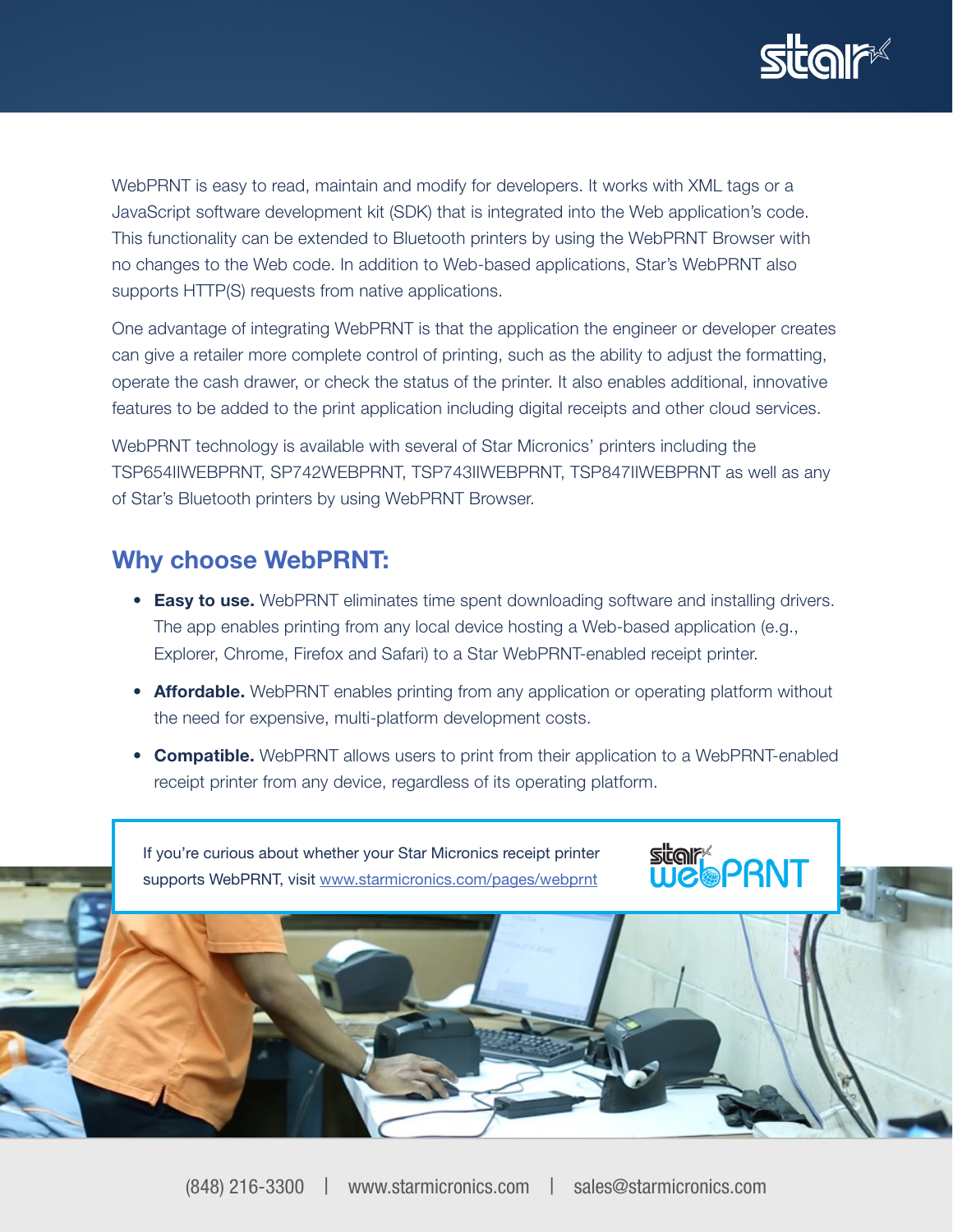

## PassPRNT

PassPRNT is the newest printing application for iPad, iPhone, iPod touch, and Android devices. The app resolves issues associated with printing from POS solutions supported by native iOS, Android or Web applications send the receipt data using a URL scheme. The PassPRNT native application accepts the data, formats the receipt for the printer and sends it to any Star Bluetooth, Ethernet or USB (Android only) printer connected to the iOS, Android and Windows devices.

## How does PassPRNT work?

For the first time, PassPRNT links with Star's POS and portable printers to enable printing using the company's unique URL scheme-based printing method and the PassPRNT companion app.

Its easy-to-use integration allows users to print from any Web application in any Web browser including Safari/Chrome using a URL scheme to print on a Star Bluetooth printer. The operating system is capable of automatically switching from a host application to the PassPRNT application and back, with a simple and user friendly "one tap" request to print from any iPad, iPhone or iPod touch to a Star Bluetooth printer.

### Why choose PassPRNT:

- Uses Star's unique URL scheme-based printing method
- Available for receipt, label and kitchen printer models
- Automatically switches from host to PassPRNT app and back for "one tap" printing
- Very little coding involved in the main application to communicate with PassPRNT
- Empowers users to print from any iPad, iPhone or iPod touch and Android devices when using Filemaker

If you're curious about whether your Star Micronics receipt printer supports PassPRNT, visit [www.starmicronics.com/pages/passprnt](http://www.starmicronics.com/pages/passprnt)